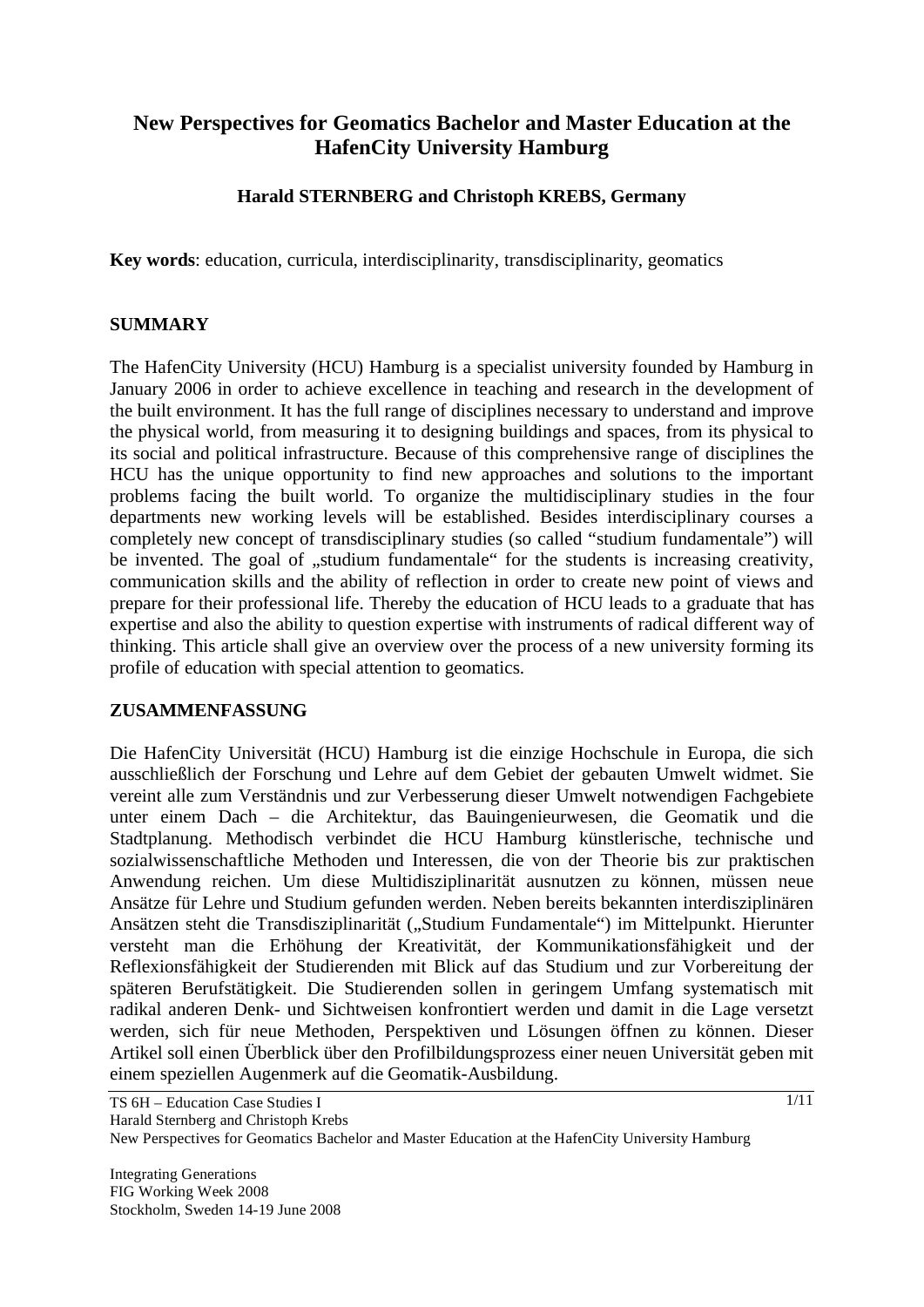# **New Perspectives for Geomatics Bachelor and Master Education at the HafenCity University Hamburg**

## **Harald STERNBERG and Christoph KREBS, Germany**

# **1. HAFENCITY UNIVERSITY HAMBURG – A SHORT REVIEW**

The HafenCity University (HCU) started in January 2006 with the advantage of its already existing departments coming from three different types of higher education establishments. The HCU has no need to start from scratch. The founding of the HCU has consolidated the running taught programs along with their teaching staff, and has a wealth of experience in the relevant disciplines architecture, civil engineering, geomatics and urban planning. During the past two years and in the close future the HCU systematically probed and respectively will probe its own subject areas, asking fundamental questions about teaching and research; and, how the full spread of disciplines that exist at the HCU can lead to new approaches or solutions between and across them. The HCU will be looking at what makes an excellent learning environment, what society needs and expects from leading professionals in typical areas, what the most pressing and innovative areas of research are, where the HCU can hope to lead and, as importantly, where not. The HCU will decide how to structure so that the HCU is efficient, entrepreneurial, and foster working together.

This process will involve looking both inward and outward. It will be conducted with the help of international guests through public lectures, workshops, symposia and publications. It may sometimes be uncomfortable but is a most unusual opportunity to get behind assumptions and ways of working and thinking. At the same time the HCU will continue offering a high quality education to existing students - from bachelors to doctoral, and will finish implementing a bachelors and masters system and building a comprehensive research school. The HCU will steer itself towards a yearly intake of approximately 375 bachelors and 200 masters students. The current challenge for students at the HCU is to be part of the development of inter- and transdisciplinary work - and all this in three locations across Hamburg. Furthermore, they will have the chance to follow the creation of a new university and its buildings (shown in Fig. 1-1), due to be developed in Hamburg within the next years.



**Figure 1-1:** new university building, HafenCity (planned for 2012) [Code Unique 2007]

TS 6H – Education Case Studies I Harald Sternberg and Christoph Krebs New Perspectives for Geomatics Bachelor and Master Education at the HafenCity University Hamburg

Integrating Generations FIG Working Week 2008 Stockholm, Sweden 14-19 June 2008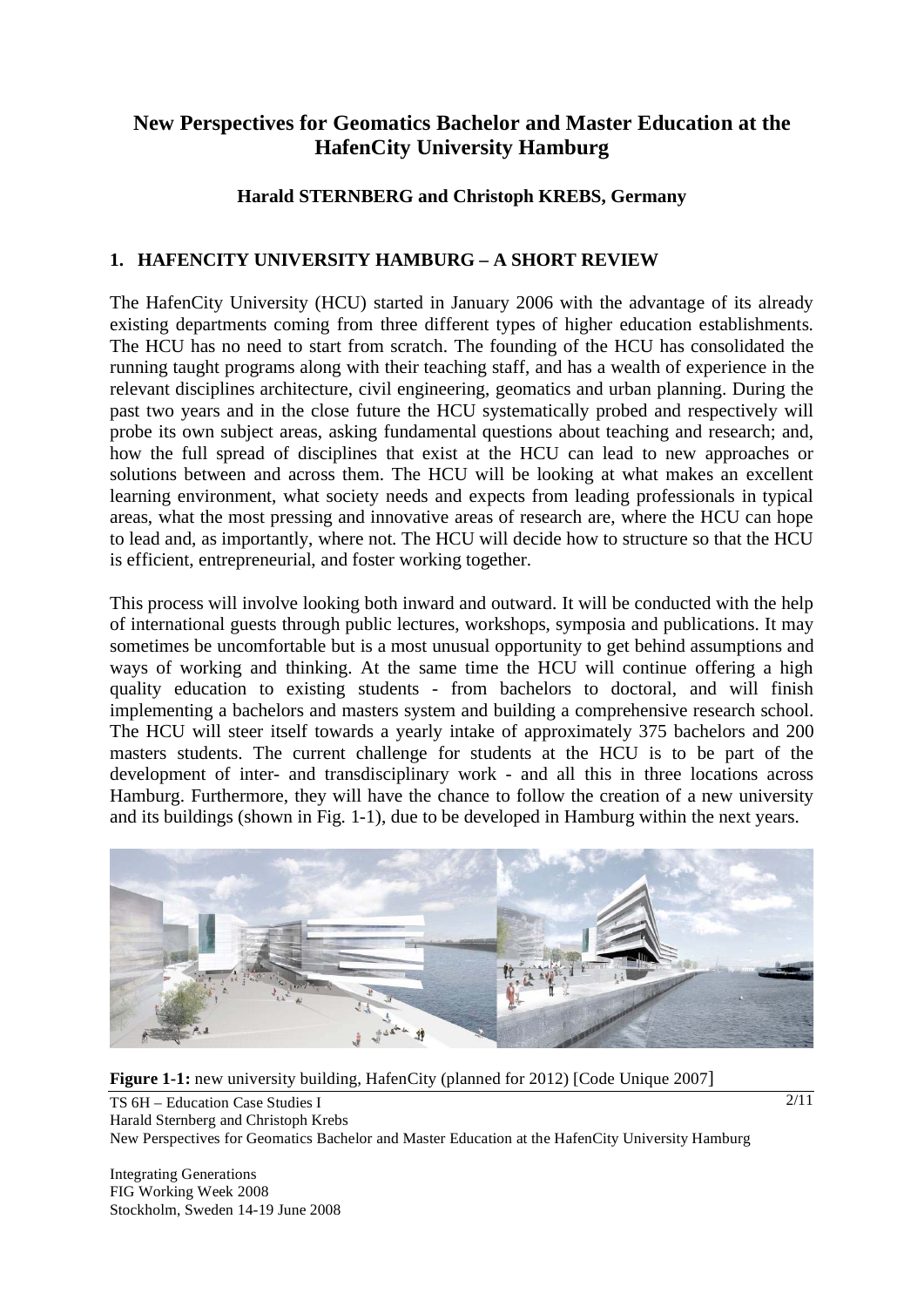# **2. OVERALL CONCEPT FOR TEACHING AND STUDY AT HCU**

### **2.1 General Structure and goals of HCU**

To establish the striven goals of teaching and study, the HCU enunciates five primary targets in its development plan [3], which shall be implemented in teaching and study, research and administration.

The HCU is a *focussing* university. She tries to integrate the whole palette of academic methods and competences – natural scientific, artistic and creative, socioscientific concentrating on topics around the built environment and urbanity. Thereby a consolidation of all relevant disciplines is given, and with this constellation new approaches of interdisciplinarity and transdisciplinarity are possible.

The HCU is a *creative* university. As a new founded university the HCU represents departure and innovation. Finding creative ways for solving problems and leading to new questions and other perspectives, the HCU meets the challenge of a sustainable urban environment. The university prepares the students, explores possible fields of activity for the future and is openminded about new job descriptions.

The HCU is a *students centered* university. Although this may sound obviously it is important to get straight with this important aspect. The students are the midpoint of the universities environment. Contentment, engagement and success of students are the most important standards of orientation for a university. Moreover a smaller university like the HCU has to benefit the advantage of its compactness to achieve good quality of teaching and a good support for the students.

The HCU is *researching*. This is naturally a goal of every university. But considering the origin of the HCU it has to be defined that a former university of applied sciences needs to reinforce activities on the field of research. So it is desirable to become a laboratory for urbanity, town planning etc. outputting research work.

The HCU provides *dialogue and cooperation*. The university lives on the involvement in multiple local, national and international cooperation networks. At the same time this institution is a public place where discussions about urban environment are made in order to establish a place of interchange and debate for the citizen of Hamburg. It is intended that professionals and experts as well as "ordinary citizens" detect their interest for the built environment leading to public discussions. With the university's new building located at the new quarter HafenCity an adequate and accessible location will be created. With this last constructional step the university will become an important centre for architecture, construction, engineering and urban development.

For developing this as regards content profile the academic structure has to be considered. On the one hand a transparent and slender decision-making structure, that is possible to respond quickly to new requirements and changes, is necessary. On the other hand the organisational structure of the university has to provide some scope for the use of interdisciplinary potential in study and research. For the HCU three different kinds of "schools" are the central elements. Among a bachelor school and a master school there will be a research school (as shown in Fig. 2-1).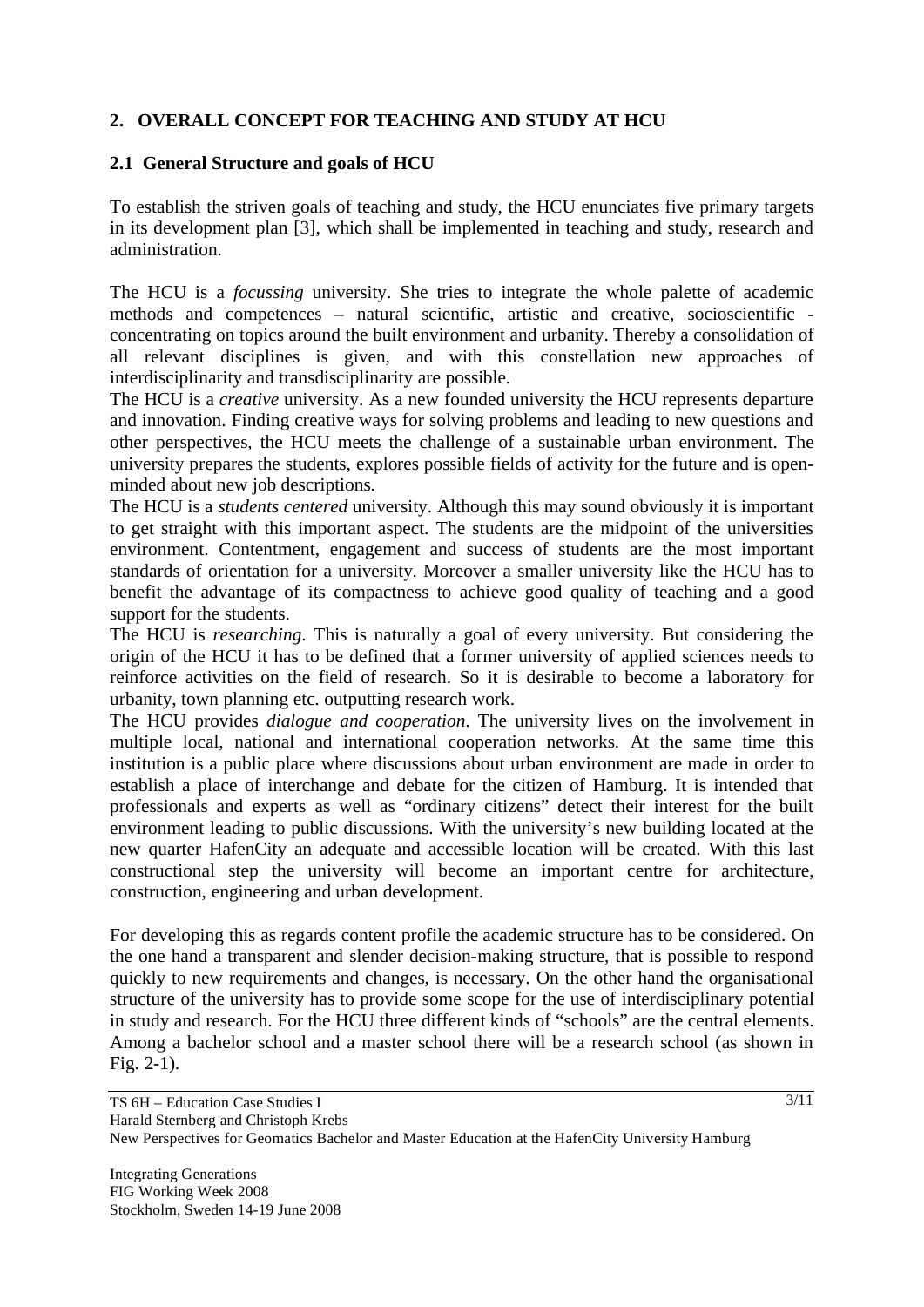

**Figure 2-1:** Summary about the programs of study at HCU (Study programs of bachelor school: architecture, civil engineering, geomatics, urban planning and urban studies. Study programs of master school: architecture, architecture engineering, resource efficiency, geomatics, urban development, urban planning and real estate management)

## **2.2 Teaching**

As shown above in the general structure, the HCU wants to provide an excellent professional education. Necessary depth of academic contents, identity of the profession and embedding the graduates in established branches are important goals of the university's education. But it is also required that this professionalism has systematically to be opened. Not until then the preconditions for a responsible and creative contact with the built environment are given. Studying has not only to be comprehended as a technical education but an elementary intellectual, individual and social preparation for complex and changing requirements future professional activities.

These ambitious goals of education can be easily outlined with the three keywords: disciplinarity, interdisciplinarity and transdisciplinarity. In the following a short definition of these keywords is given:

- disciplinarity: excellence in one's own topic compared with the ability to gain and judge knowledge and information,
- *interdisciplinarity*: appreciation and understanding of neighboring disciplines as a precondition for creative collaboration,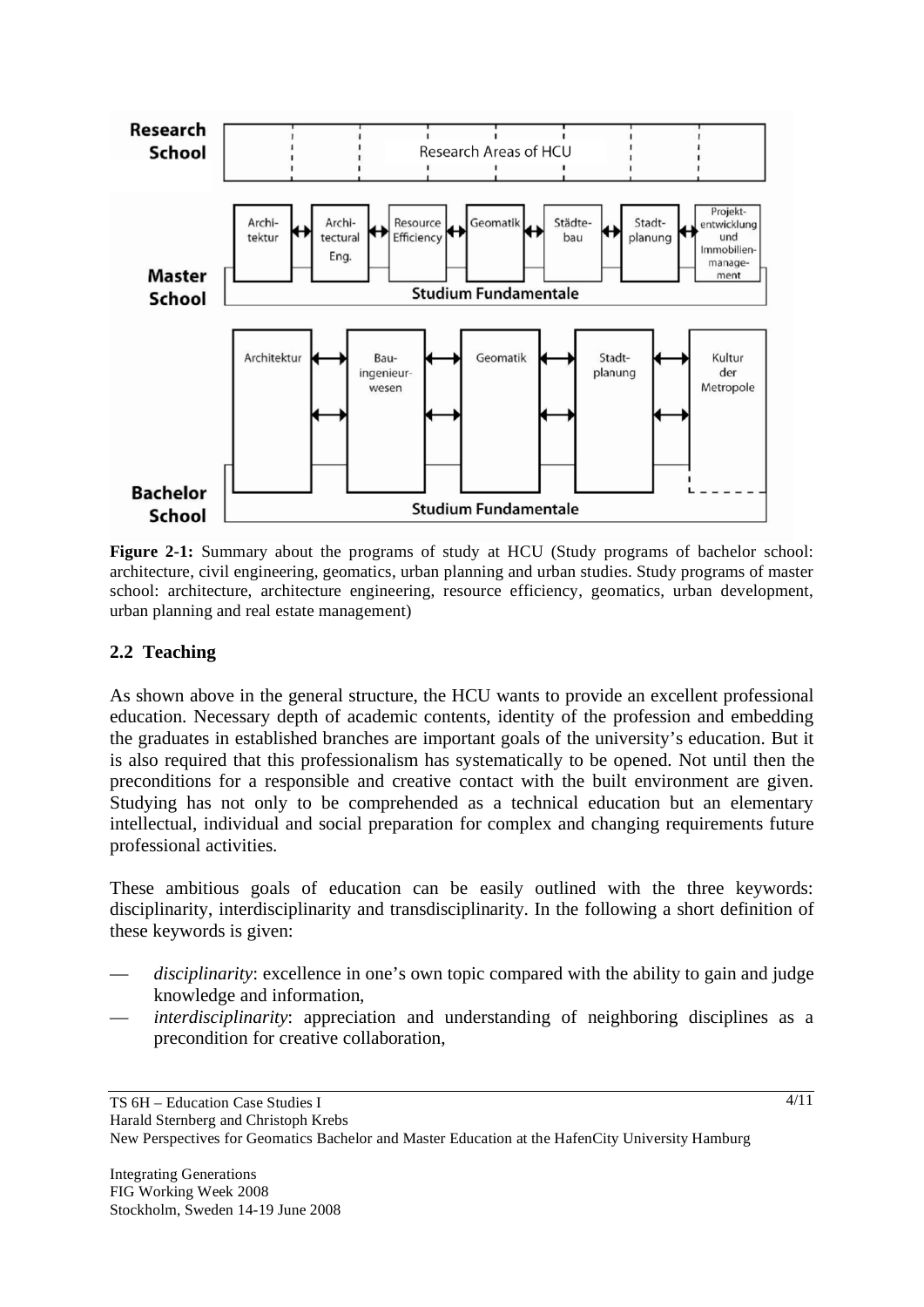— *transdisciplinarity*: accomplishment of complex tasks by means of an open-minded attitude to radical other (scientific and non-scientific) perspectives and different ways of thinking.

According to the requirements of Bologna process the bachelor programs lead the students to a first graduate that is qualifying for their profession. The program has to provide wide technical basics as well as the ability to assess the acquired knowledge. In addition to that the master programs have to induce technical and academic deepening which is done by connection to research fields and interdisciplinary projects and international exchange.

Concerning teaching the base for the study are built by the four bachelor disciplines architecture, civil engineering, geomatics and urban planning each with a consecutive master program. Three additional elements are conductive to sharpen the profile of the university:

- introduction of "studium fundamentale" with an additional small bachelor program called urban studies. With this study program the institutional anchoring of "studium fundamentale" is provided.
- Harmonization of the curricula by organizing uniform modular structures for the specific study programs (duration of bachelor programs six semester, duration of master programs four semesters, uniform size of study courses and modules). This action will make easier the organization of courses and projects that are visited by students of different study programs. Especially on the level of the master programs really networked structures shall appear.
- The three master programs: resource efficiency in architecture and planning, real estate management and urban development are conceptual interdisciplinary arranged. It is planned to intake graduates of all different bachelor programs to these master programs. As already mentioned a creative university has to respond to new requirements of the practice and with these new master programs it is possible for students to qualify for new fields of profession.

# **2.3 Curriculum of Geomatics at HCU**

It is not unusual for the study of geodesy to interact interdisciplinary with disciplines like mathematics, physics and other engineers. In this new university with other concepts of education the geodesists of HCU must find themselves between the other disciplines connected with the built environment. Regarding the HCU as a whole the study programs in geomatics incorporate very well to the other programs. Geomatics deals with methods and techniques of recording, administering, analyzing and representing spatial data. For this reason she is part of a field that as a result of huge changing in metrology and data processing will have effects to disciplines of construction, planning etc.

So geomatics at HCU will give important technological impulse for other disciplines which are, especially by networking in master school, very helpful. Thematic focus for networking with other disciplines is: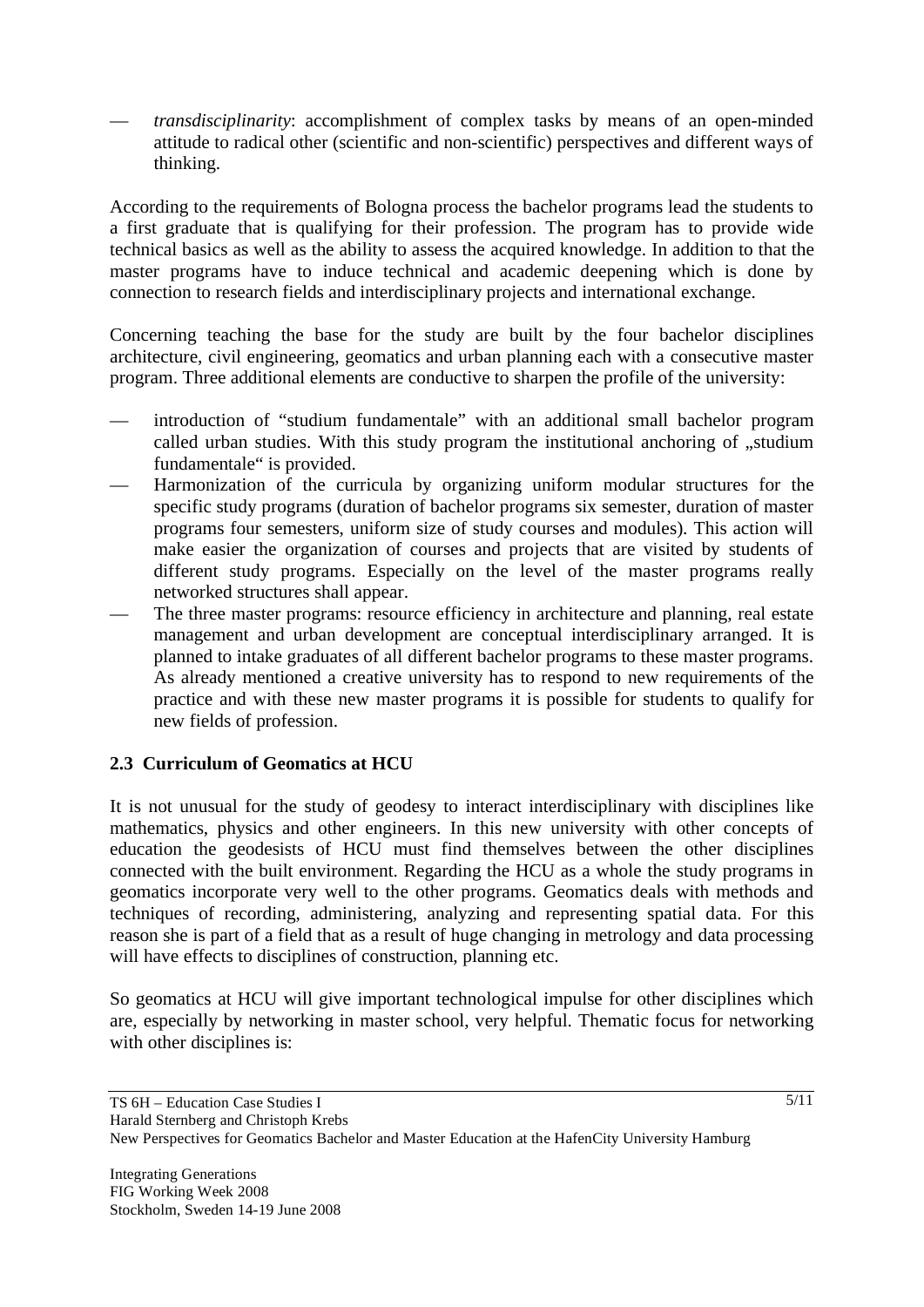- 3-d data acquisition and data modeling (e.g. for monitoring of construction processes and buildings, components etc.)
- spatial information systems and geo-visualization (e.g. development of geographical information systems to the point of mapping changes in a metropolis in real time, especially turning the attention to Hamburg as a city on the water)

Regarding this profile geomatics may lead to an innovative partner for questions around construction and urban development. Analytical, integrative and critical way of thinking as well as networking is a key requirement to the graduates.

Besides these new approaches caused by new structures in a new university it is important to guarantee the complete training of a geomatics engineer. Consequently all geodetic basics appear in the geomatics curriculum as well as the possibility to specialize in certain fields of geomatics by taking elective courses. The training for geomatics is practice-related and project-oriented although an internship does not exist anymore. After the six-semester bachelor course, the knowledge obtained and expertise gained can be extended in a master program in either of two main areas of study. The master program in geomatics broadens the skills in the subjects of measuring technology and visualization. Besides academic training in areas like navigation, location based services, industrial metrology, laserscanning and automated data processing a close collaboration with practitioner, ranging from small engineering firms, to public institutions like the Office for Geoinformation and Surveying, to companies such as Airbus and Daimler Industries is given. The international master program in hydrography teaches surveying of inland waterways and coastal waters and is a unique feature of HCU in Germany and also international oriented.

Already in the year 2000 the department responded to the structural change of the profession geodesist / surveyor and designed an adapted curriculum renamed in geomatics. In addition to this former curriculum development, the bachelor and master programs in geomatics now have to react to the guidelines of the HCU development plan. A couple of interior and exterior colleagues observe this upcoming curriculum development very critically and are afraid that the necessary depth of the technical training may get lost. The difference between the existing curriculum of geomatics study programs and the future curriculum (significantly influenced by the HCU development plan) is shown in Fig. 2-2 and Fig. 2-3.



**Figure 2-2:** analysis of the bachelors former (left) and future (right) curriculum structure

Integrating Generations FIG Working Week 2008 Stockholm, Sweden 14-19 June 2008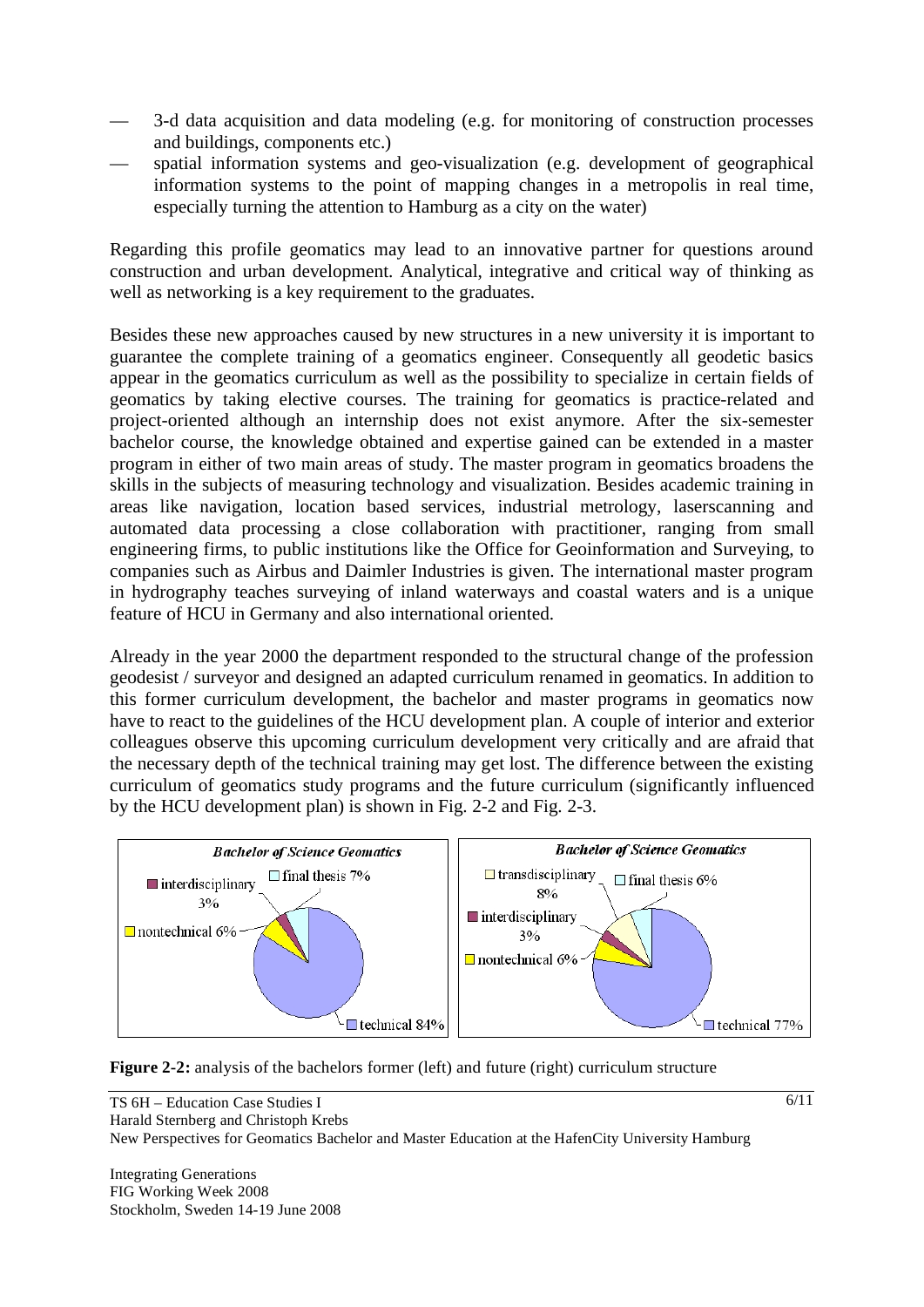

**Figure 2-3:** analysis of the masters former (left) and future (right) curriculum structure

Starting to implement the changes bringing along with the goal of interdisciplinary and transdisciplinary work the geodesist of HCU can build up new curricula on the fundament of already accredited (by ASIIN until 2012) study programs. In consultation with teachers, academic senate, accreditation reviewers and practitioners the percentage (approximately 20 %) of nontechnical, interdisciplinary and transdisciplinary courses for geomatics education has to be formed.

# **3. ROLE OF NONTECHNICAL COURSES**

To understand the relevance of nontechincal content in engineering education it is important to clarify the goals of this kind of education in Germany for example given by the DFG ("Deutsche Forschungsgemeinschaft"). Therein an adequate wide engineering fundament have to be given with specific deepening, which

- qualifies for development of sustainable technical solutions,
- gives besides technical knowledge the ability to communicate and to interact with neighbouring disciplines and natural sciences,
- provides basic knowledge of economics and social sciences,
- and thus leading to a graduate that has the ability for lifelong learning.

Regarding this purpose of the DFG [1] or for example guidelines of accreditation organisations that demand at least 10 % of the curriculum reserved for nontechnical and respectively interdisciplinary courses it is important to discuss these contents. The choice of the term "nontechnical courses" for courses that are neither in connection with mathematics and natural science nor engineering and technics is a compromise for a multiplicity of names. This shows a problem of these contents: goal, content and size are very heterogeneous [5]. Correlated with the purpose of this content it is possible to identify three different approaches:

- general education, teaching of general knowledge that is independent from engineering,
- functional approach, teaching of nontechnical content with respect to the benefit for the engineer and its later employer,
- general approach, technics / engineering is part of a complex system with various effects to the environment, understanding this requires corresponding knowledge.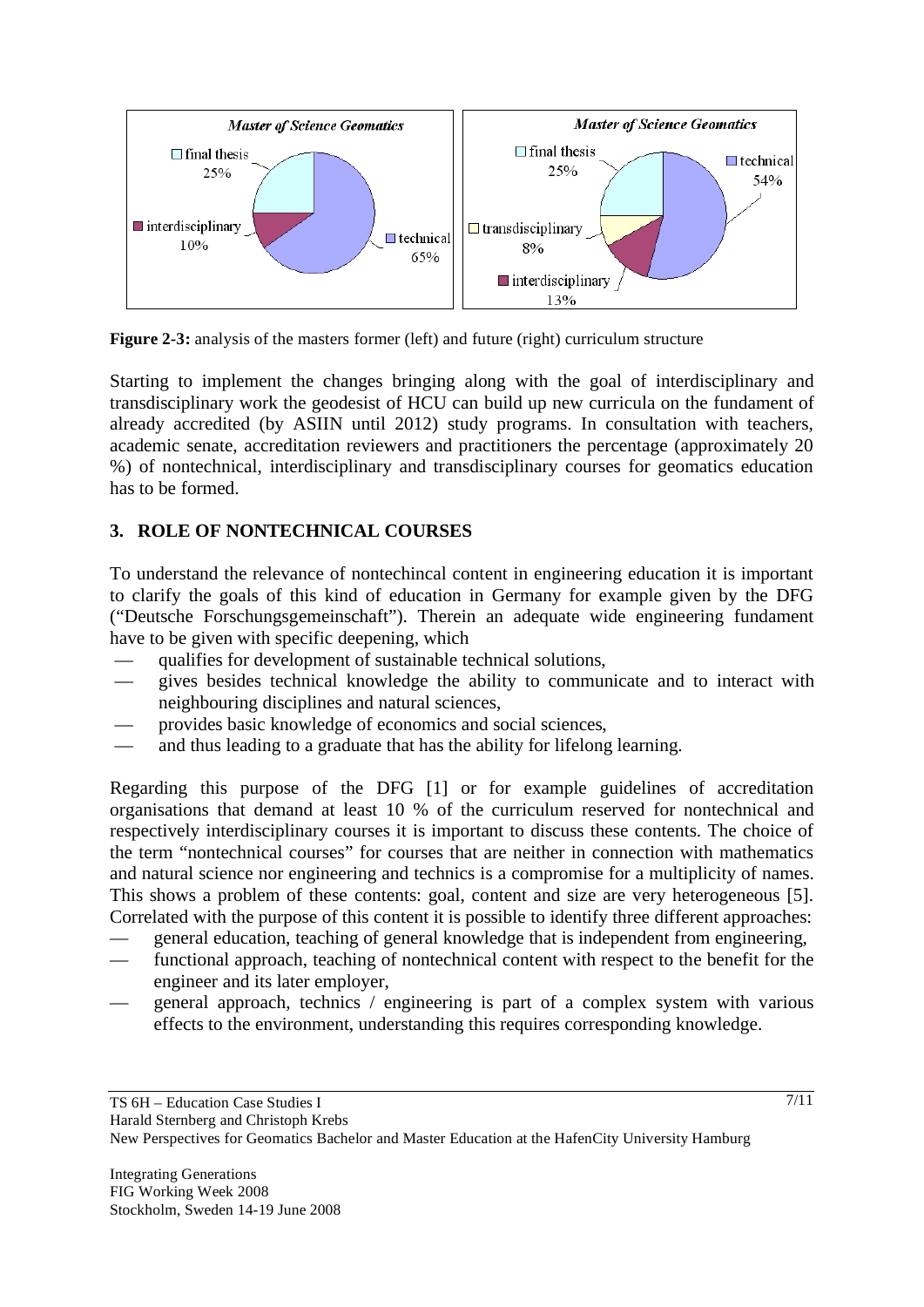Concerning the geomatics education in Germany we have generally the functional approach and consequently nontechnical content that directly leads to a benefit of the graduate by the training of specific courses (shown in Fig. 3-1). Other approaches are not very common and accepted at German universities because of traceable arguments like lack of time or understanding. Analysing the curricula of German universities it is possible to see that the percentage of nontechnical courses at universities is lower than at universities of applied sciences. The contents are very similar and show a dominance of law and administration, business administration, technical English, project management and techniques of presentation and academic work. And so these courses are as regards content not that far away as its name may implicate.

percentage of nontechnical courses



**Figure 3-1:** percentage of nontechnical courses at German universities

At some universities explicit interdisciplinary work is specified in the curriculum. The particularity of interdisciplinary work is not the training of nontechnical content but the training together with other disciplines. To establish a new kind of nontechincal courses another approach is possible. The content has to be more far away from the origin of the discipline and the benefit may not be visible directly. A possible approach is discussed in the following.

## **4. STUDIUM FUNDAMENTALE**

Goal of the "studium fundamentale" for the students is increasing creativity, communications skills and the ability of reflection in order to create new point of views and prepare for their professional life. They shall systematically be confronted with radical different ways of thinking. Thereby they earn the ability to question their expertise and are open-minded to new methods, perspectives and solutions. Consequently this will lead to a more flexible graduate concerning changing requirements for their professional life. The role model is the humboldtian idea of a university, performed in the United States in terms of the much acknowledged "Liberal Arts Education".

The ...studium fundamentale or almost similar concepts are up to now only implemented in small universities (e.g. university of St. Gallen, Zeppelin university, university of Witten-Herdecke). These programs contribute to a very good reputation of the graduates because of their professional creativity. Recently are appearing some classical universities (university of Erfurt, university of Oldenburg) that imitate this concept each with different orientation. "Studium fundamentale" is practiced in very different study programs like business administration, medical science, dentistry, law, pedagogy etc. In a context of construction and urban development the "studium fundamentale" is unique and will be a central part of the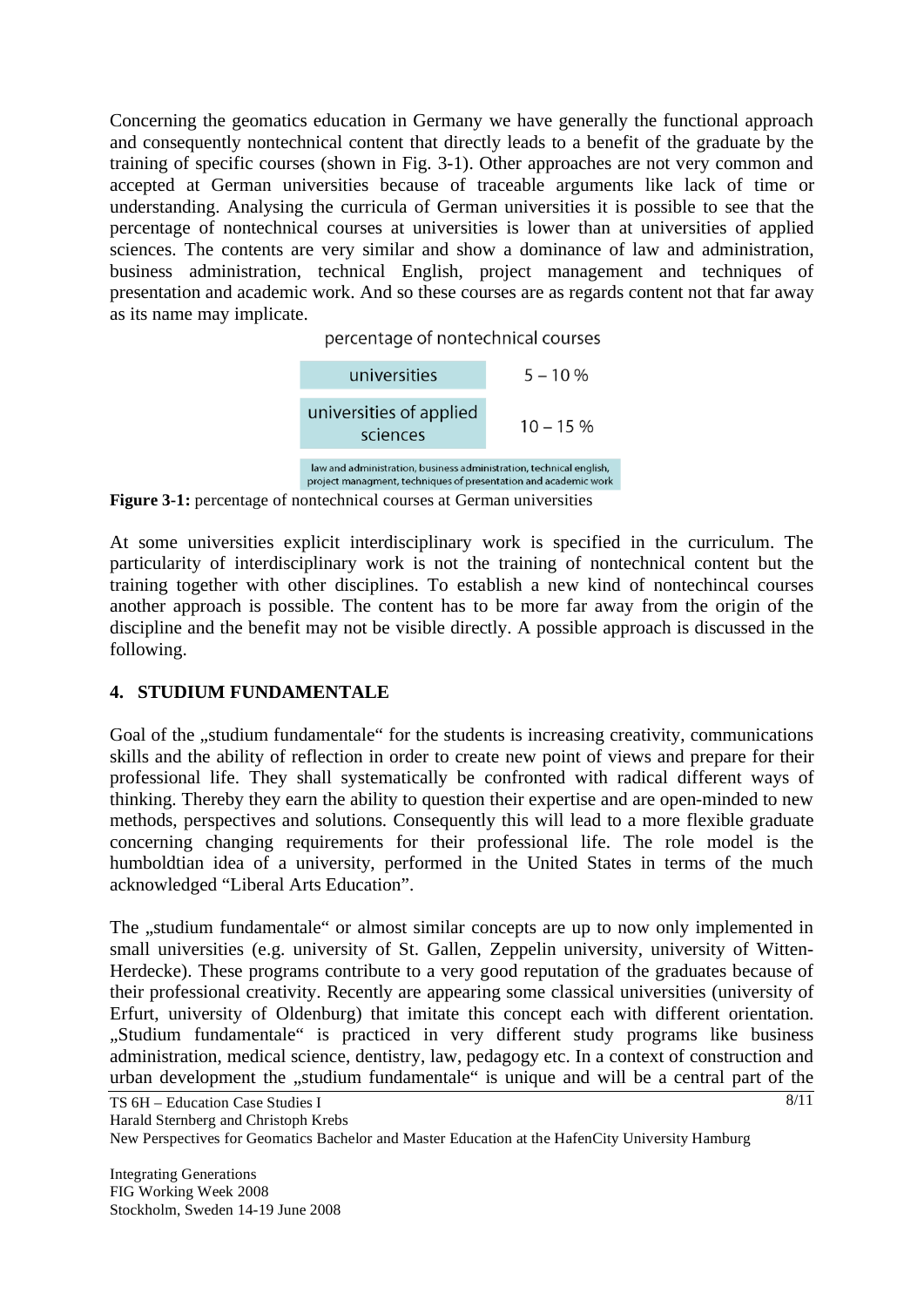HCU's profile: a place for radical creativity and inter- and transdisciplinary work. Fig. 4-1 shows what the "studium fundamentale" has to be and what not.



Figure 4-1: goals and non-goals of "studium fundamentale"

The success of similar programs at other universities shows that "studium fundamentale" has to be integrated as a required subject in all bachelor and master programs of HCU. Consequently approximately 10 % of the curriculum (18 ECTS in bachelor and 12 ECTS in master program) will be kept free for these nontechnical contents. Every student has to achieve an independent course achievement (project, assignment, presentation etc.) in ..studium fundamentale".

The explicit structures that shall occur at HCU are now discussed and still have to be considered and formed. In winter semester 2008/2009 a first start-up phase will happen for the three interdisciplinary master programs. Later it is desirable to achieve a balanced distance to the field of study and to fulfil the variety of the students and study programs. A new point of view for engineers may be reached by teaching topics like musicology, ethics, theatre etc. For rather artistic oriented architects or sociocultural oriented planners perhaps topics like astronomy or natural science are possible. Although the HCU consolidates only four disciplines with one focus, every discipline has its own peculiarity. So it is difficult to create new perspectives for everyone in a course visited by students of every discipline.

The basic concept for future discussion about "studium fundamentale" is strongly leaned on the concept of the university of Witten-Herdecke and will be supported by the Hochschule für Musik und Theater Hamburg. The actual concept for the transdisciplinary studies at HCU is shown in Fig. 4-2 with the four basic goals: generating, transforming, presenting and reflection.

Keynote of studium fundamentale at HCU



**Figure 4-2:** keynote of "studium fundamentale" at HCU

TS 6H – Education Case Studies I Harald Sternberg and Christoph Krebs New Perspectives for Geomatics Bachelor and Master Education at the HafenCity University Hamburg

Integrating Generations FIG Working Week 2008 Stockholm, Sweden 14-19 June 2008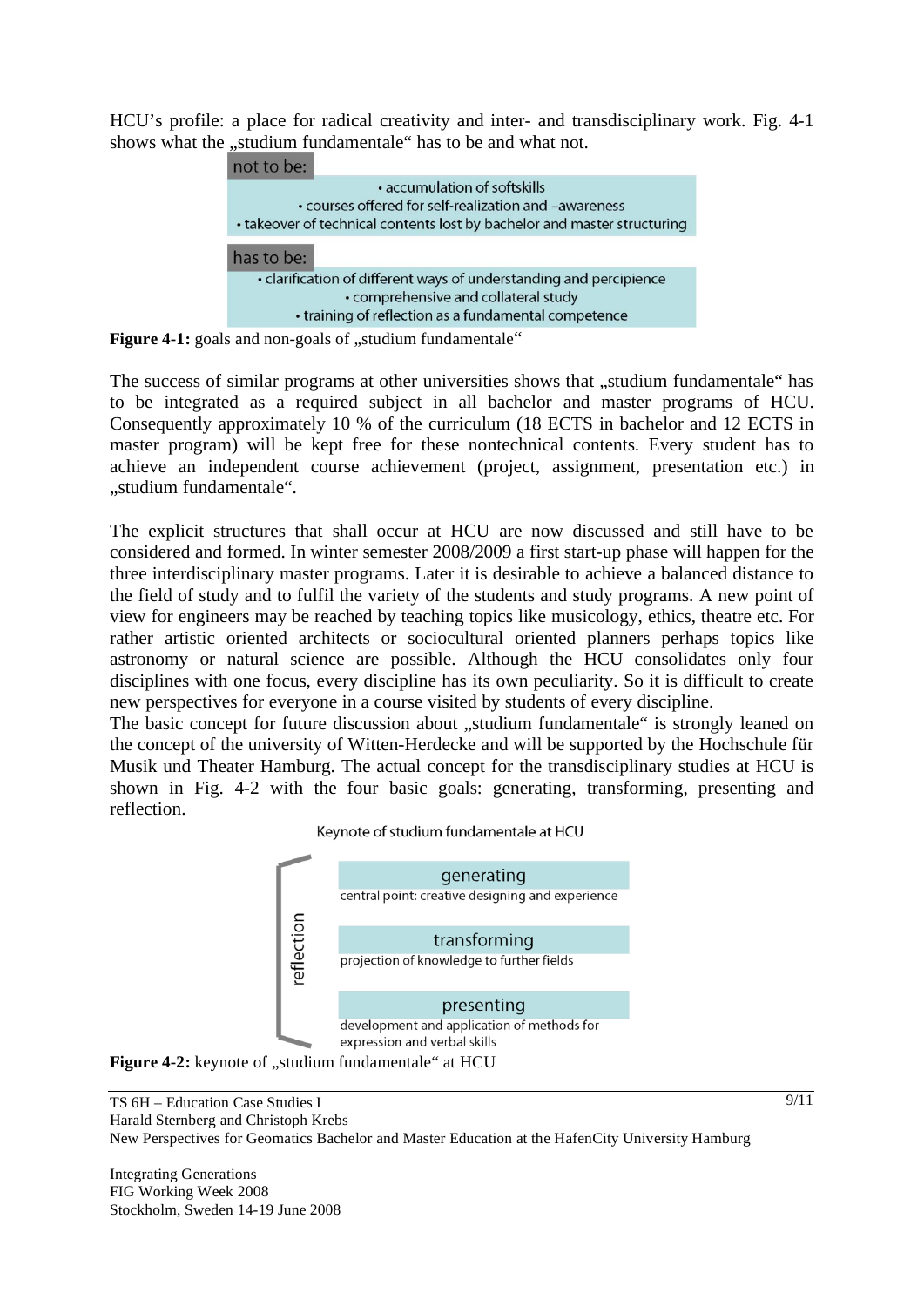### **5. CONCLUSION**

In this article a new place for geodesists training and education, the HafenCity University, was discussed. A detailed overview of new teaching concepts was given in order to inform geodesy experts from other institutions about the particular development of a new university. In detail the unique role of geomatics at the university has been figured out with all advantages of a compact university with interdisciplinary goals and the risks for the geomatics education in Hamburg becoming a softened graduate that can not operate with his transdisciplinary knowledge. The concepts for the study of geomatics at HCU may not sound completely different and unusual to other universities but with implementing a "studium fundamentale" with 10 % of the curriculum a new kind of nontechnical training will be achieved. The acceptance of this concept may be hindered by some aspects. The connected goals seem to be an advancement and enlargement but it is not possible to approve this. This means for university teachers to take part to this experiment without any certainty of a success or benefit. For the students it has to achieve an advantage for their professional life. But if the programs for inter- and transdisciplinarity are not well designed, it may be that e.g. architects and planners of HCU benefit and the engineers of HCU can not gain from it. Regarding geomatics respectively geodesy as a fast developing and depending science it is important to respond to requirements of interdisciplinary work.

### **REFERENCES**

- [1] DFG (2004): "Thesen und Empfehlungen zur universitären Ingenieurausbildung", Diskussionspapier für das Präsidium der DFG, erarbeitet vom Vizepräsidenten G. Eigenberger
- [2] Egge, D.: "Towards a Master's Degree:Studying Geomatics and Hydrography at the Department of Geomatics", Hamburg University of Applied Sciences. Hydrographische Nachrichten, Nr. 65, S. 5-10, Stade 2002.
- [3] HCU (2008): "Struktur- und Entwicklungsplan der HafenCity Universität Hamburg Universität für Baukunst- und Raumentwiclkung, internal publication
- [4] Kanngieser, E., Sternberg, H. (2006): "Geomatik- und Hydrographie-Studium an der HafenCity Universität", zfv - Zeitschrift für Geodäsie, Geoinformation und Landmanagement, 131. Jahrgang, Heft 2/2006, pp. 80-86.
- [5] Kohlstock, P. (1997): "Integrative Ingenieurausbildung Curriculumrevision im Ingenieurstudium am Beispiel des Vermessungswesens", Konrad Wittwer Verlag, Stuttgart 1997
- [6] Sternberg, H. (2007): "Geomatics Bachelor and Master Education at the HafenCity University Hamburg", The Third International Exhibition and Scientific Congress Geo-Siberia-2007, Novosibirsk, T1, pp. 59- 67